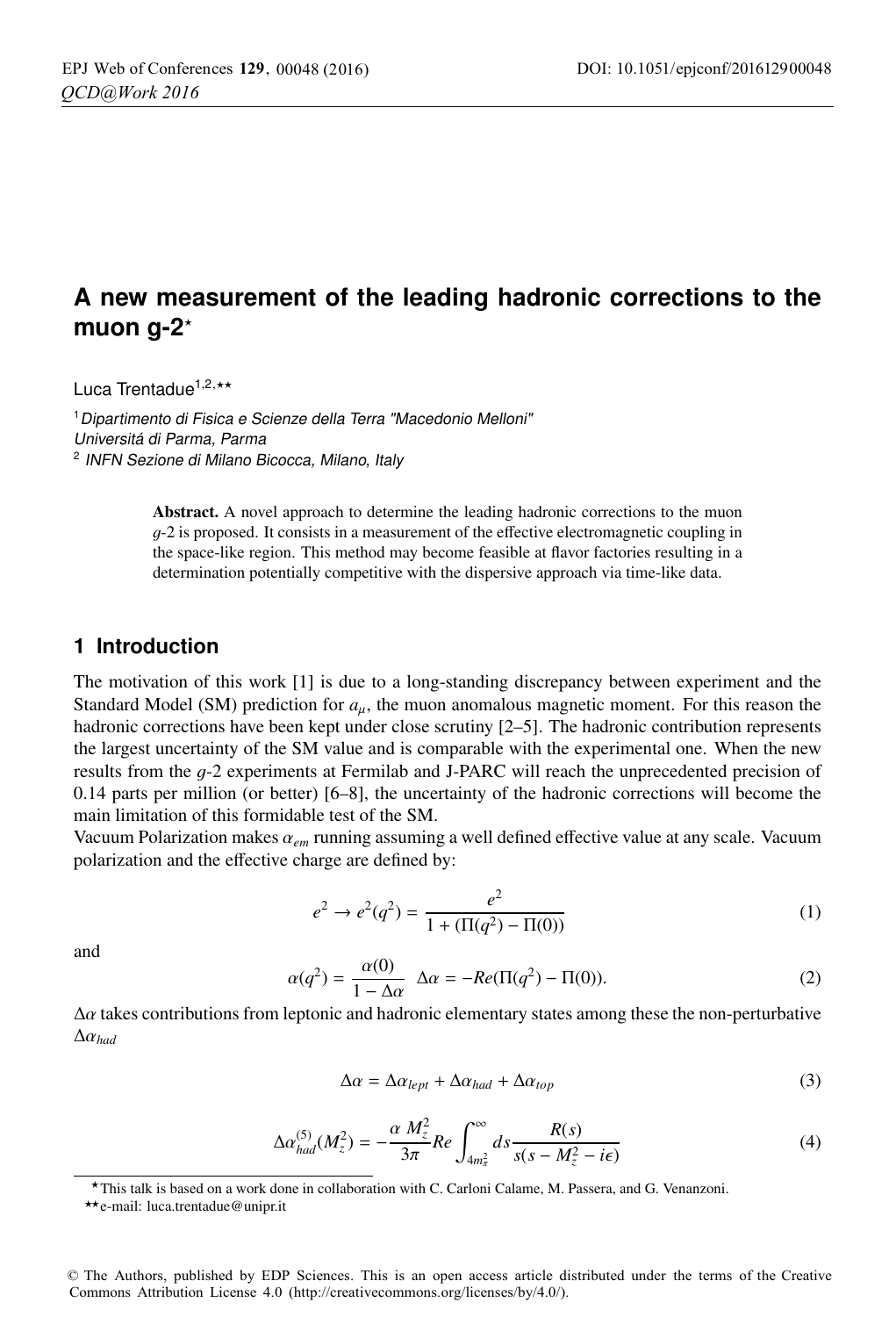A direct measurement of the running of  $\alpha_{em}(s/t)$  in space/time-like regions can show the running of  $\alpha_{em}$ . It can provide a test of duality far away form resonances and ita has been done in the past by few experiments at *e*+*e*<sup>−</sup> colliders by comparing well known QED processes with some reference (either data or MonteCarlo one) normalization:

$$
(\frac{\alpha(q^2)}{\alpha(q_0^2)})^2 \simeq \frac{N_{signal}(q^2)}{N_{norm}(q_0^2)}.
$$
\n(5)

*Nsi*g*nal* can be any QED process as muon pairs production or others similar ones and *Nnorm* can be the Bhabha process, a pure QED channel as  $\gamma\gamma$  pair production as well as theory, or any other reference process. *q*<sup>0</sup> represents a scale chosen as starting point for the running.

# **2** *aHLO mu* **calculation**

The leading-order hadronic contribution to the muon  $q-2$  is given by the well-known formula [5, 12]

$$
a_{\mu}^{\text{HLO}} = \frac{\alpha}{\pi^2} \int_0^{\infty} \frac{ds}{s} K(s) \text{Im}\Pi_{\text{had}}(s + i\epsilon), \tag{6}
$$

where  $\Pi_{\text{had}}(s)$  is the hadronic part of the photon vacuum polarization,  $\epsilon > 0$ ,

$$
K(s) = \int_0^1 dx \, \frac{x^2(1-x)}{x^2 + (1-x)(s/m_\mu^2)}\tag{7}
$$

is a positive kernel function, and  $m_\mu$  is the muon mass. As the total cross section for hadron production in low-energy  $e^+e^-$  annihilations is related to the imaginary part of  $\Pi_{\text{had}}(s)$  via the optical theorem, the dispersion integral in eq. (6) is computed integrating experimental time-like (*s* > 0) data up to a certain value of *s* [3, 16, 17]. The high-energy tail of the integral is calculated using perturbative QCD [18].

Alternatively, if we exchange the *x* and *s* integrations in eq. (6) we obtain [19]

$$
a_{\mu}^{\text{HLO}} = \frac{\alpha}{\pi} \int_0^1 dx \, (x - 1) \, \overline{\Pi}_{\text{had}}[t(x)], \tag{8}
$$

where  $\overline{\Pi}_{\text{had}}(t) = \Pi_{\text{had}}(t) - \Pi_{\text{had}}(0)$  and

$$
t(x) = \frac{x^2 m_{\mu}^2}{x - 1} < 0 \tag{9}
$$

is a space-like squared four-momentum. If we invert eq. (9), we get  $x = (1 - \beta)(t/2m_\mu^2)$ , with  $\beta =$  $(1 - 4m_\mu^2/t)^{1/2}$ , and from eq. (8) we obtain

$$
a_{\mu}^{\text{HLO}} = \frac{\alpha}{\pi} \int_{-\infty}^{0} \overline{\Pi}_{\text{had}}(t) \left(\frac{\beta - 1}{\beta + 1}\right)^{2} \frac{dt}{t\beta}.
$$
 (10)

Equation (10) has been used for lattice QCD calculations of  $a_{\mu}^{\text{\tiny{HLO}}}$  [20]; while the results are not yet competitive with those obtained with the dispersive approach via time-like data, their errors are expected to decrease significantly in the next few years [21].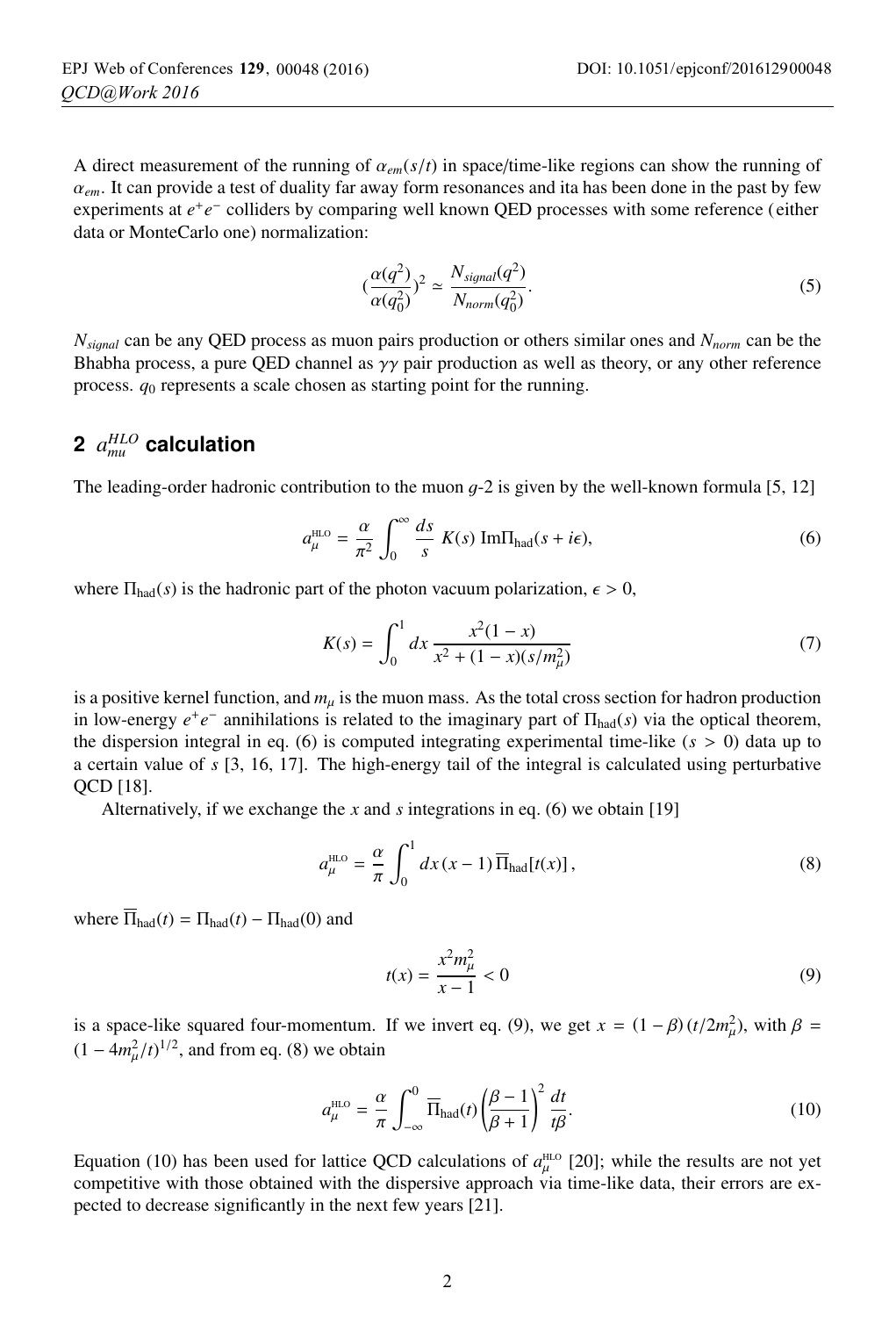The effective fine-structure constant at squared momentum transfer  $q^2$  is defined above and is  $\Delta \alpha(q^2) = -\text{Re}\overline{\Pi}(q^2)$ . The purely leptonic part,  $\Delta \alpha_{\text{lep}}(q^2)$ , can be calculated order-by-order in perturbation theory – it is known up to three loops in QED [22] (and up to four loops in specific  $q^2$ limits [23]). As Im $\overline{\Pi}(q^2) = 0$  for negative  $q^2$ , eq. (8) can be rewritten in the form [24]

$$
a_{\mu}^{\text{HLO}} = \frac{\alpha}{\pi} \int_0^1 dx (1 - x) \Delta \alpha_{\text{had}}[t(x)]. \tag{11}
$$

Equation (11), involving the hadronic contribution to the running of the effective fine-structure constant at space-like momenta, can be further formulated in terms of the Adler function [25], defined as the logarithmic derivative of the vacuum polarization, which, in turn, can be calculated via a dispersion relation with time-like hadroproduction data and perturbative QCD [24, 26]. We will proceed differently, proposing to calculate eq. (11) by measurements of the effective electromagnetic coupling in the space-like region. The hadronic contribution to the running of  $\alpha$  in the space-like region,  $\Delta \alpha_{\text{had}}(t)$  (see eq. (3)), can be extracted comparing Bhabha scattering data to Monte Carlo (MC) predictions. The LO Bhabha cross section receives contributions from *t*- and *s*-channel photon exchange amplitudes. At NLO in QED, it is customary to distinguish corrections with an additional virtual photon or the emission of a real photon (photonic NLO) from those originated by the insertion of the vacuum polarization corrections into the LO photon propagator (VP). let us consider a few simple points. In fig. 1 (left) we plot the integrand  $(1-x)\Delta\alpha_{\text{had}}[t(x)]$  of eq. (11) using the output of the routine hadr5n12 [29] (which uses time-like hadroproduction data and perturbative QCD). The range  $x \in (0, 1)$  corresponds to  $t \in (-\infty, 0)$ , with  $x = 0$  for  $t = 0$ . The peak of the integrand occurs at  $x_{\text{peak}} \approx 0.914$  where  $t_{\text{peak}} \approx -0.108 \text{ GeV}^2$  and  $\Delta \alpha_{\text{had}}(t_{\text{peak}}) \approx 7.86 \times 10^{-4}$  (see fig. 1 (right)). Such relatively low *t* values



Figure 1. Left: The integrand  $(1 - x)\Delta\alpha_{\text{had}}[t(x)] \times 10^5$  as a function of *x* and *t*. Right:  $\Delta\alpha_{\text{had}}[t(x)] \times 10^4$ .

can be explored at  $e^+e^-$  colliders with center-of-mass energy  $\sqrt{s}$  around or below 10 GeV where

$$
t = -\frac{s}{2} \left( 1 - \cos \theta \right) \left( 1 - \frac{4m_e^2}{s} \right),\tag{12}
$$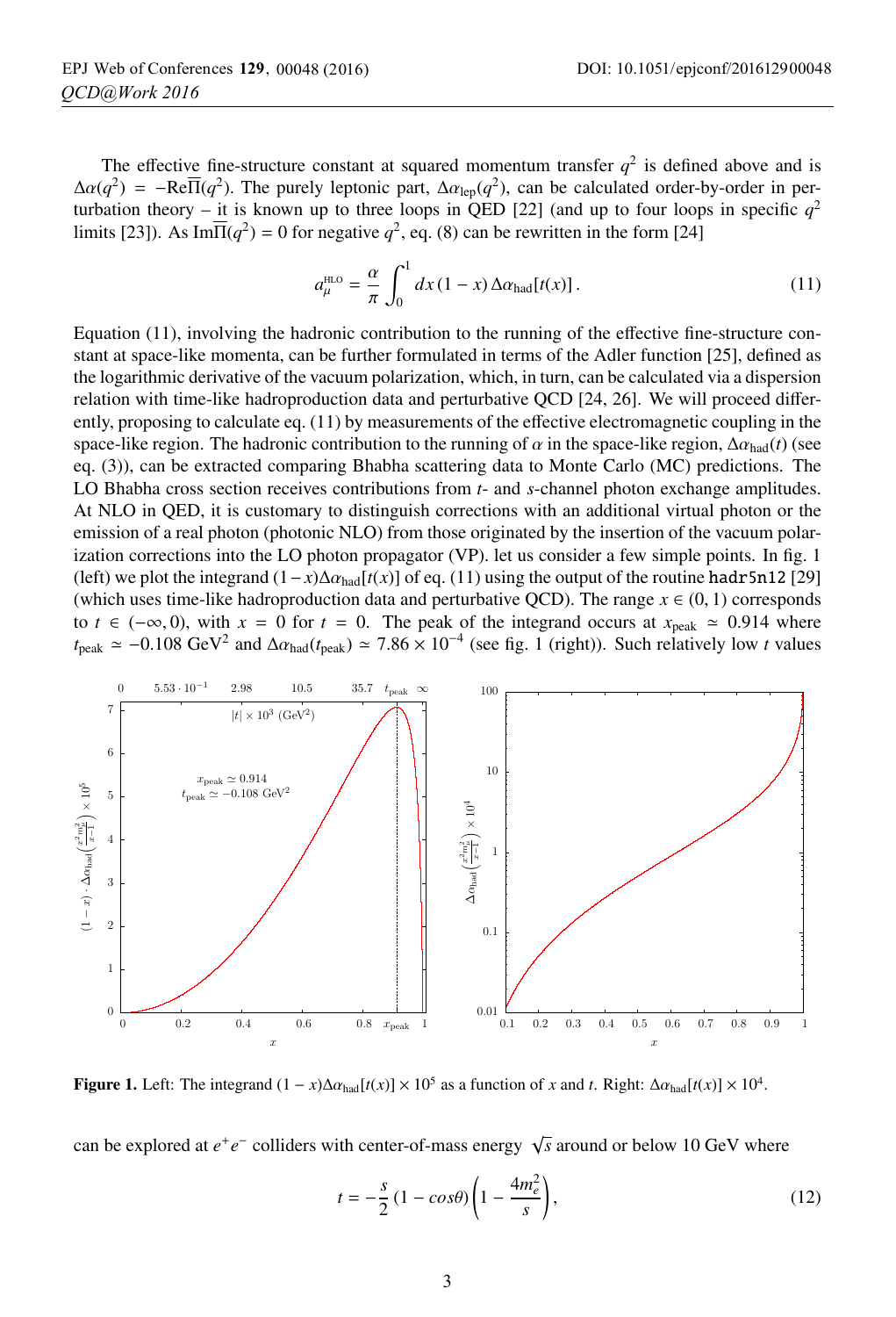$\theta$  is the electron scattering angle and  $m_e$  is the electron mass. Depending on *s* and  $\theta$ , the integrand of eq. (11) can be measured in the range  $x \in [x_{\text{min}}, x_{\text{max}}]$ , as shown in fig. 2 (left). Note that to span low x intervals, larger  $\theta$  ranges are needed as the collider energy decreases. In this respect, <sup>√</sup>*<sup>s</sup>* <sup>∼</sup> 3 GeV appears to be very convenient, as an *<sup>x</sup>* interval [0.30, <sup>0</sup>.98] can be measured varying  $\theta$  between ~ 2° and 28°. It is also worth remarking that data collected at flavor factories, such as DAΦNE (Frascati), VEPP-2000 (Novosibirsk), BEPC-II (Beijing), PEP-II (SLAC) and SuperKEKB (Tsukuba), and possibly at a future high-energy *e*+*e*<sup>−</sup> collider, like FCC-*ee* (TLEP) [30] or ILC [31], can help to cover different and complementary *x* regions.

Furthermore, given the smoothness of the integrand, values outside the measured *x* interval may be interpolated with some theoretical input. In particular, the region below  $x_{min}$  will provide a relatively small contribution to  $a_{\mu}^{\text{HLO}}$ , while the region above  $x_{\text{max}}$  may be obtained by extrapolating the curve from  $x_{\text{max}}$  to  $x = 1$ , where the integrand is null, or using perturbative QCD.



Figure 2. Left: Ranges of *<sup>x</sup>* values as a function of the electron scattering angle <sup>θ</sup> for three different center-ofmass energies. The horizontal line corresponds to  $x = x_{\text{peak}} \approx 0.914$ . Right: Bhabha differential cross section obtained with BabaYaga [27] as a function of  $\theta$  for the same three values of  $\sqrt{s}$  in the angular range  $2° < \theta < 90°$ .

The analytic dependence of the MC Bhabha predictions on  $\alpha(t)$  (and, in turn, on  $\Delta \alpha_{\text{had}}(t)$ ) is not trivial, and a numerical procedure has to be devised to extract it from the data.This was not the case for example in [13, 14]: there  $\alpha(t)$  was extracted from Bhabha data in the very forward region at LEP, where the *t* channel diagrams are by far dominant and  $\alpha(t)$  factorizes (see for example [15]). In formulae, we have to find a function  $\alpha(t)$  such that

$$
\left. \frac{d\sigma}{dt} \right|_{\text{data}} = \left. \frac{d\sigma}{dt} \Big( \alpha(t), \alpha(s) \Big) \right|_{\text{MC}},\tag{13}
$$

where we explicitly kept apart the dependence on the time-like VP  $\alpha(s)$  because we are only interested in  $\alpha(t)$ . We emphasise that, in our analysis,  $\alpha(s)$  is an input parameter. Being the Bhabha cross section in the forward region dominated by the *t*-channel exchange diagrams , we checked that the present  $\alpha(s)$  uncertainty induces in this region a relative error on the  $\theta$  distribution of less than ~ 10<sup>−4</sup> (which is part of the systematic error).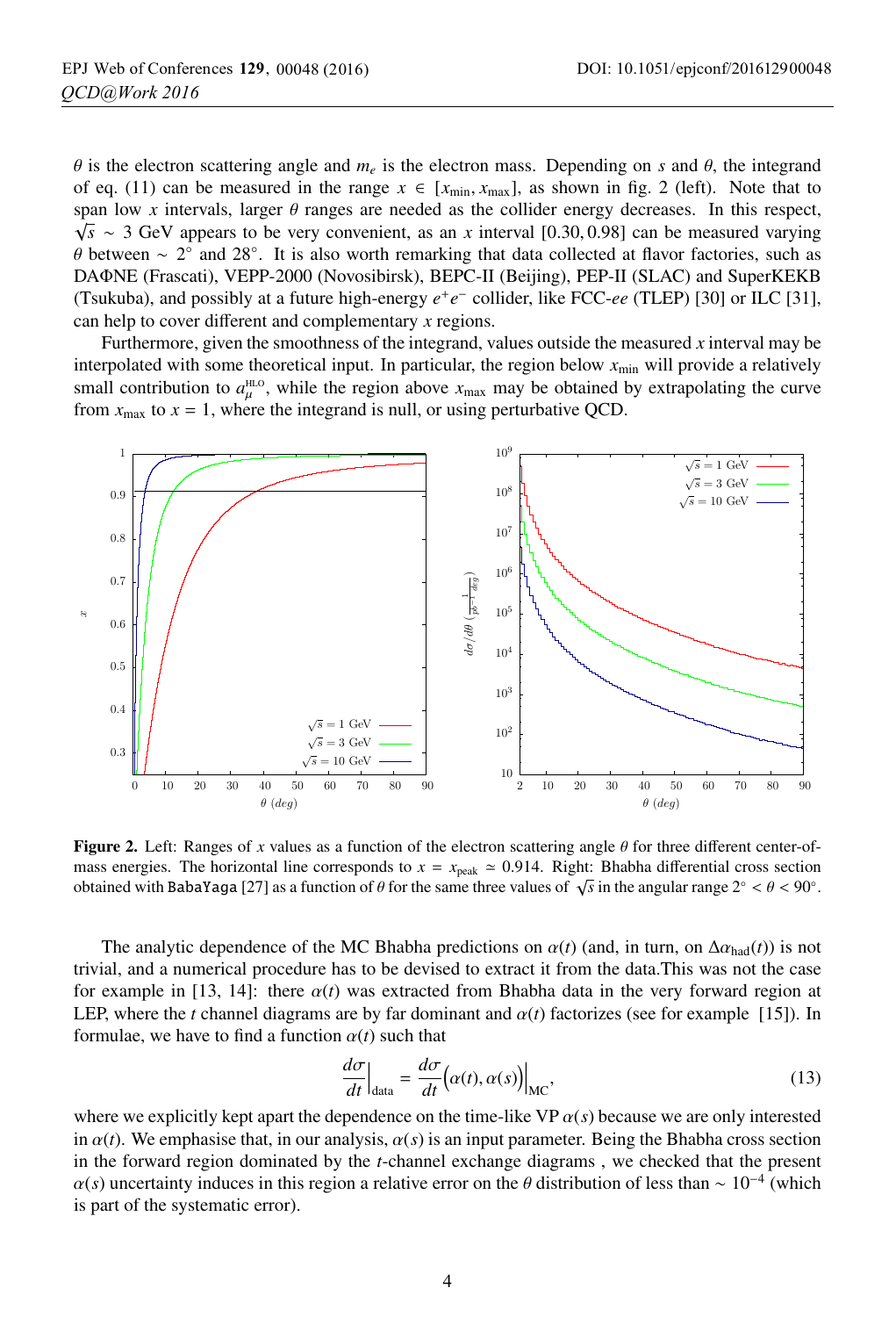We propose to perform the numerical extraction of  $\Delta \alpha_{\text{had}}(t)$  from the Bhabha distribution of the *t* Mandelstam variable. The idea is to let  $\alpha(t)$  vary in the MC sample around a reference value and choose, bin by bin in the *t* distribution, the value that minimizes the difference with data. The procedure can be sketched as follows:

- 1. choose a reference function returning the value of  $\Delta \alpha_{\text{had}}(t)$  (and hence  $\alpha(t)$ ) to be used in the MC sample, we call it  $\bar{\alpha}(t)$ :
- 2. for each generated event, calculate *N* MC weights by rescaling  $\bar{\alpha}(t) \rightarrow \bar{\alpha}(t) + \frac{i}{N}\delta(t)$ , where  $i \in [-N, N]$  and  $\delta(t)$  is for example the error induced on  $\bar{\alpha}(t)$  by the error on  $\Delta \alpha_{\text{had}}(t)$ . Being done on an event by event basis, the full dependence on  $\alpha(t)$  of the MC differential cross section can be kept;
- 3. for each bin *j* of the *t* distribution, compare the experimental differential cross section with the MC predictions and choose the  $i_j$  which minimizes the difference;
- 4.  $\bar{\alpha}(t_j) + \frac{i_j}{N} \delta(t_j)$  will be the extracted value of  $\alpha(t_j)$  from data in the  $j^{th}$  bin.  $\Delta \alpha_{had}(t_j)$  can then be obtained through the relation between  $\alpha(t)$  and  $\Delta \alpha_{\text{had}}(t)$ .

We finally find, for each bin *j* of the *t* distribution,

$$
\left. \frac{d\sigma}{dt} \right|_{j,\text{data}} = \left. \frac{d\sigma}{dt} \left( \bar{\alpha}(t) + \frac{i_j}{N} \delta(t), \alpha(s) \right) \right|_{j,\text{MC}}.
$$
\n(14)

We remark that the algorithm does not assume any simple dependence of the cross section on  $\alpha(t)$ , which can in fact be general, mixing *s*, *t* channels and higher order radiative corrections, relevant (or not) in different *t* domains.

In order to test our procedure, we perform a pseudo-experiment: we generate pseudo-data using the parameterization  $\Delta \alpha_{had}^I(t)$  of refs. [17, 32] and check if we can recover it by inserting in the MC the (independent) parameterization  $\Delta \alpha_{\text{had}}^{II}(t)$  (corresponding to  $\bar{\alpha}(t)$  of eq. 14) of ref. [29] by means of the method described above. For this exercise, we use the generator BabaYaga in its most complete setup, generating events at  $\sqrt{s}$  = 1.02 GeV, requiring 10<sup>°</sup> <  $\theta_{\pm}$  < 170<sup>°</sup>,  $E_{\pm}$  > 0.4 GeV and an acollinearity cut of 15°. We choose  $\delta(t)$  to be the error induced on  $\alpha(t)$  by the 1- $\sigma$  error on  $\Delta \alpha_{\text{had}}(t)$ , which is returned by the routine of ref. [29], we set  $N = 150$ , and we produce distributions with 200 bins. We note that in the present exercise  $\alpha(s)$  and all the radiative corrections both in the pseudo-data and in the MC samples are exactly the same, because we are interested in testing the algorithm rather than assessing the achievable accuracy, at least at this stage.

In fig. 3,  $\Delta a_{\text{had}}^{\text{extr}}$  is the result extracted with our algorithm, corresponding to the minimizing set of *i<sub>j</sub>*: the figure shows that our method is capable of recovering the underlying function  $\Delta \alpha_{\text{had}}(t)$  inserted into the "data". As the difference between  $\Delta \alpha_{\text{had}}^I$  and  $\Delta \alpha_{\text{had}}^{\text{extr}}$  is hardly visible on an absolute scale, in fig. 3 all the functions have been divided by  $\Delta \alpha_{\text{had}}^{Id}$  to display better the comparison between  $\Delta \alpha_{\text{had}}^{I}$ and  $\Delta \alpha_{\text{had}}^{\text{extr}}$ .

In order to assess the achievable accuracy on  $\Delta a_{\text{had}}(t)$  with the proposed method, we remark that the LO contribution to the cross section is quadratic in  $\alpha(t)$ , thus we have

$$
\frac{1}{2}\frac{\delta\sigma}{\sigma} \simeq \frac{\delta\alpha}{\alpha} \simeq \delta\Delta\alpha_{\text{had}} \tag{15}
$$

Equation (15) relates the *absolute* error on  $\Delta \alpha_{\text{had}}$  with the *relative* error on the Bhabha cross section. Let us stress here that: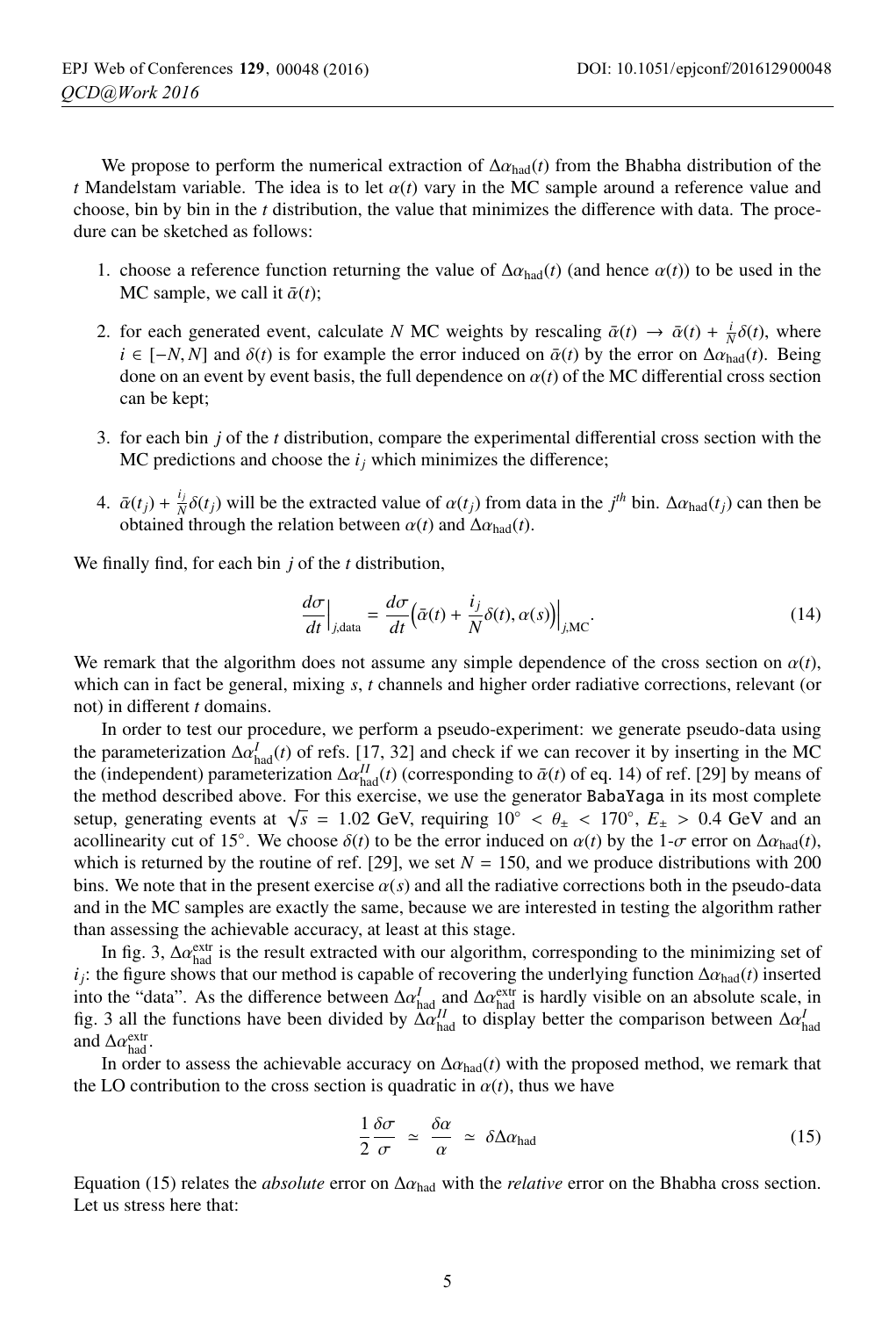

**Figure 3.** The extracted function  $\Delta \alpha_{\text{had}}^{\text{extr}}(t)$  compared to the function  $\Delta \alpha_{\text{had}}^I(t)$  used in the pseudo-data (see text).<br>The functions  $\Delta \alpha^{II}(t) + \delta(t)$  are shown to display the range spanned by the MC sample The functions  $\Delta \alpha_{\text{had}}^{II}(t) \pm \delta(t)$  are shown to display the range spanned by the MC samples. All functions have been divided by  $\Delta \alpha_{\text{had}}^{II}(\vec{t})$ . The tiny difference between  $\Delta \alpha_{\text{had}}^{I}$  and  $\Delta \alpha_{\text{had}}^{\text{extr}}$  is due to the binning discretization.

- 1. From the theoretical point of view, the present accuracy of the MC predictions [28] is at the level of about 0.05%, which implies that the precision that our method can, at best, set on  $\Delta \alpha_{\text{had}}(t)$ is  $\delta \Delta \alpha_{\text{had}}(t) \simeq 2 \cdot 10^{-4}$ . Any further improvement requires the inclusion of the NNLO QED corrections into the MC codes (see Ref. [28]).
- 2. Experimentally a measurement of  $a_{\mu}^{\text{HD}}$  from space-like data competitive with the current time-like evaluations would require an  $O(1\%)$  accuracy. Statistical considerations show that a 3% fractional accuracy on the  $a_{\mu}^{\text{HLO}}$  integral can be obtained by sampling the integrand  $(1 - x)\Delta\alpha_{\text{had}}[t(x)]$  in ~ 10 points around the *x* peak with a fractional accuracy of 10%. Given the value of  $O(10^{-3})$  for  $\Delta \alpha_{\text{had}}$  at  $x = x_{\text{peak}}$ , this implies that the cross section must be known with relative accuracy of  $\sim 2 \times 10^{-4}$ . Such a statistical accuracy, although challenging, can be obtained at flavor factories, as shown in fig. 2 (right). With an integrated luminosity of  $O(1)$ , O(10), O(100)  $fb^{-1}$  at  $\sqrt{s} = 1$ , 3 and 10 GeV, respectively, the angular region of interest can be covered with a 0.01% accuracy per degree. The experimental systematic error must match the same level of accuracy.

A source of experimental systematic errors comes from the machine luminosity, which can be normalized by calculating a theoretical cross section in principle not depending on  $\Delta a_{\text{had}}$ . We devise two possible options for the normalization process:

- 1. To use the  $e^+e^- \rightarrow \gamma \gamma$  process, which has no dependence on  $\Delta \alpha_{\text{had}}$ , at least up to NNLO order;
- 2. To use the Bhabha process at  $t \sim 10^{-3}$  GeV<sup>2</sup> ( $x \sim 0.3$ ), where the dependence on  $\Delta \alpha_{\text{had}}$  is of  $O(10^{-5})$  and can be safely neglected.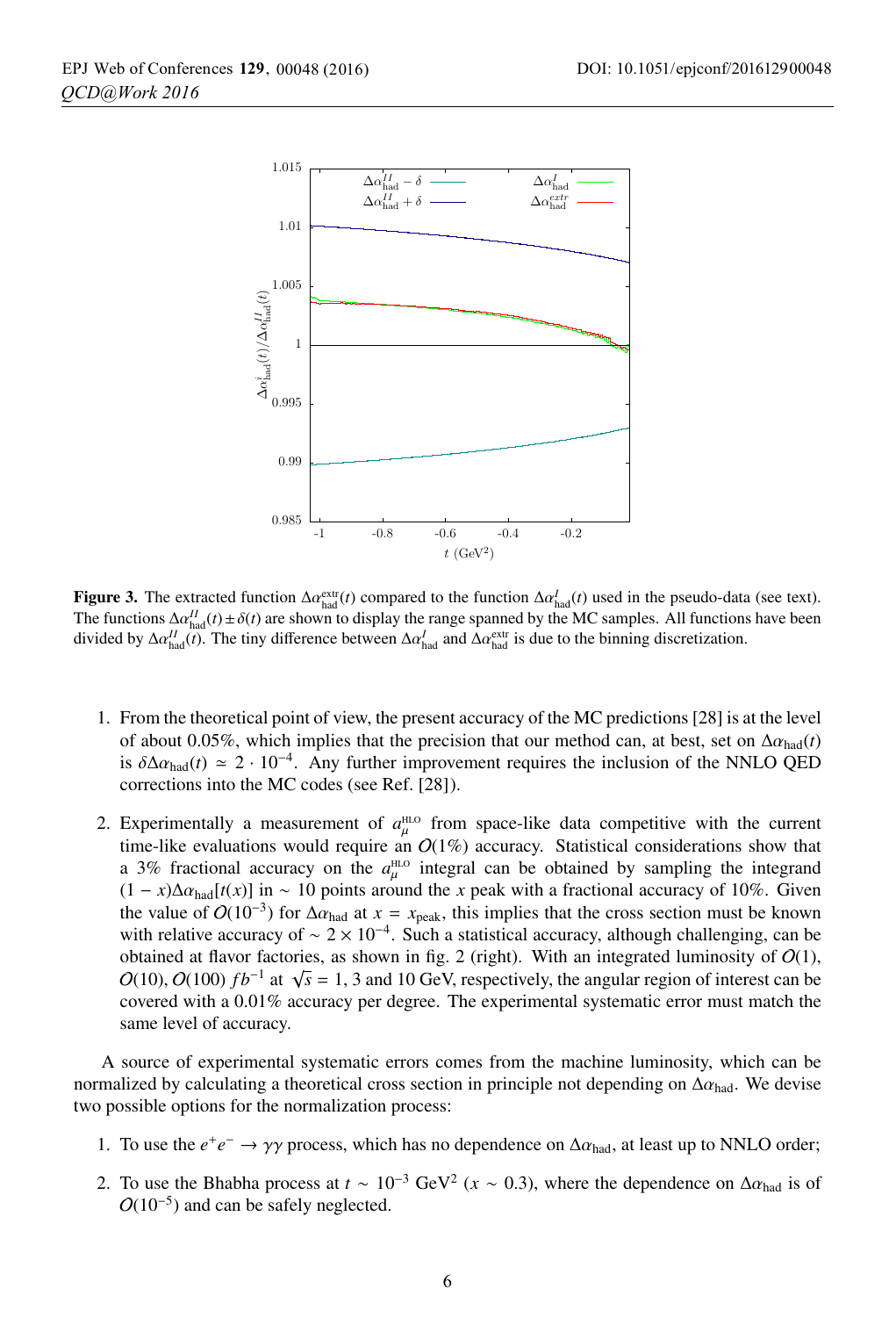It is worth quoting that a detailed analysis of the systematic errors involved in the measurement of the luminosity has been carried out at LEP by the OPAL collaboration reaching the final accuracy of *O*(10<sup>−4</sup>) [14, 33].

### **3 Conclusions**

We presented a novel approach to determine the leading hadronic correction to the muon  $g$ -2 based on measurements of the running of  $\alpha(t)$  in the space-like region.

This approach, even if challenging, may become feasible by using data collected at present flavor factories as well as those at future high-energy  $e^+e^-$  colliders <sup>1</sup>.

The proposed determination can become competitive with the accuracy of the present results obtained with the dispersive approach via time-like data.

An alternative formula for  $a_{\mu}^{HLO}$  in the space-like region has been studied in detail. It emphasizes low values of  $t \leq 1 GeV^2$  which can be explored at low energies machines.

We have also argued that this requires a measurement of the Bhabha cross section, at relatively small angles, with an accuracy of the order 10−<sup>4</sup> or better.

Reaching such an accuracy demands a dedicated experimental and theoretical work for the next few years.

#### **Acknowledgements**

I wish to thank Fulvia de Fazio and Pietro Colangelo for inviting me to this lively Workshop.

#### **References**

- [1] C. Carloni Calame, M. Passera, G. Venanzoni, L. Trentadue, Phys. Lett. B 746 (2015 ) 325-329.
- [2] G.W. Bennett *et al.* [Muon g-2 Collaboration], Phys. Rev. D **73** (2006) 072003.
- [3] F. Jegerlehner, A. Nyffeler, Phys. Rept. 477 (2009) 1.
- [4] T. Blum *et al.*, arXiv:1311.2198 [hep-ph]; K. Melnikov, A. Vainshtein, Springer Tracts Mod. Phys. 216 (2006) 1; M. Davier, W.J. Marciano, Ann. Rev. Nucl. Part. Sci. 54 (2004) 115; M. Passera, J. Phys. G 31 (2005) R75; M. Knecht, Lect. Notes Phys. 629 (2004) 37.
- [5] F. Jegerlehner, "The anomalous magnetic moment of the muon," Springer Tracts Mod. Phys. 226, 2008.
- [6] J. Grange *et al.* [Muon g-2 Collaboration], arXiv:1501.06858 [physics.ins-det].
- [7] G. Venanzoni [Muon g-2 Collaboration], arXiv:1411.2555 [physics.ins-det].
- [8] N. Saito [J-PARC g-2/EDM Collaboration], AIP Conf. Proc. 1467 (2012) 45.
- [9] G. Venanzoni, Nuovo Cim. C 037 (2014) 02, 165; G. Venanzoni, Frascati Phys. Ser. 54 (2012) 52.
- [10] G.V. Fedotovich [CMD-2 Collaboration], Nucl. Phys. Proc. Suppl. 181-182 (2008) 146.

<sup>&</sup>lt;sup>1</sup>The possibility of using a fixed target  $\mu$  *e* scattering process is also under investigation [34].